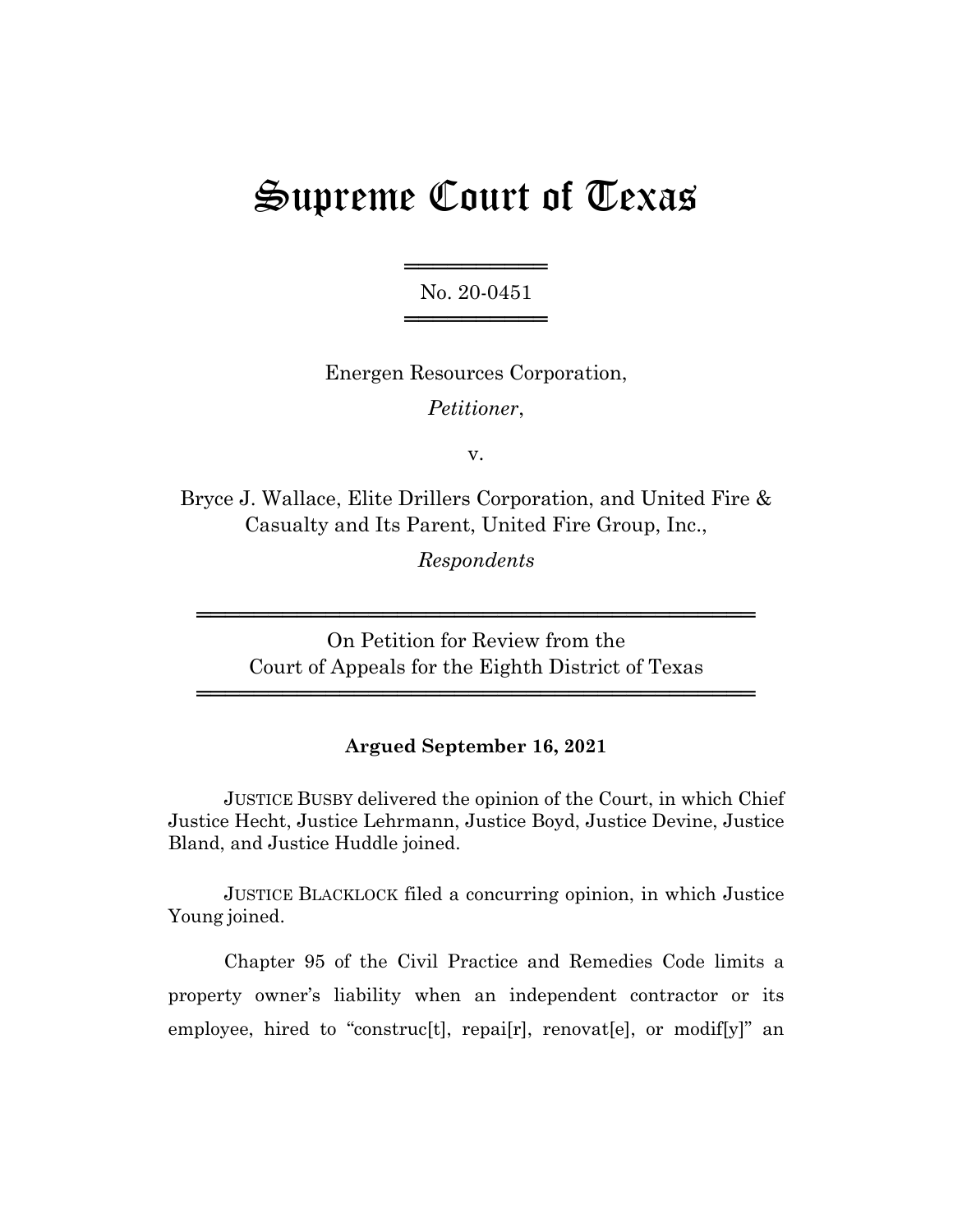improvement to the owner's property, brings a "claim for damages caused by negligence" that "arises from the condition or use" of that improvement. TEX. CIV. PRAC. & REM. CODE §§ 95.001(1), 95.002(2). In this case, we consider whether a negligence claim can arise from the condition or use of an improvement even when negligence elsewhere is alleged to have contributed to the plaintiffs' injuries. We conclude that it can so long as the other statutory requirements are satisfied.

In particular, Chapter 95 does not apply to a claim simply because the plaintiffs were injured by the condition or use of an improvement on which they were working. Rather, the "claim for damages caused by negligence" must "aris[e] from th[at] condition or use." *Id.* In other words, negligence that was a cause of the plaintiffs' damages must involve the condition or use of the improvement on which they were working.

Here, the defendant owner offered uncontroverted evidence—and the plaintiffs' own petition alleged—that there was negligence regarding a condition of the water well the plaintiffs were drilling and this negligence was a cause of their damages. Chapter 95 therefore applies. Because the defendant also proved conclusively that it could not be held liable under Chapter 95 given its lack of control over the work, the trial court properly granted summary judgment in its favor. We reverse the court of appeals' contrary judgment and reinstate the trial court's judgment.

## **BACKGROUND**

Petitioner Energen Resources Corporation obtained mineral leasehold rights to land in Reeves County, Texas, in 2011. In late 2013,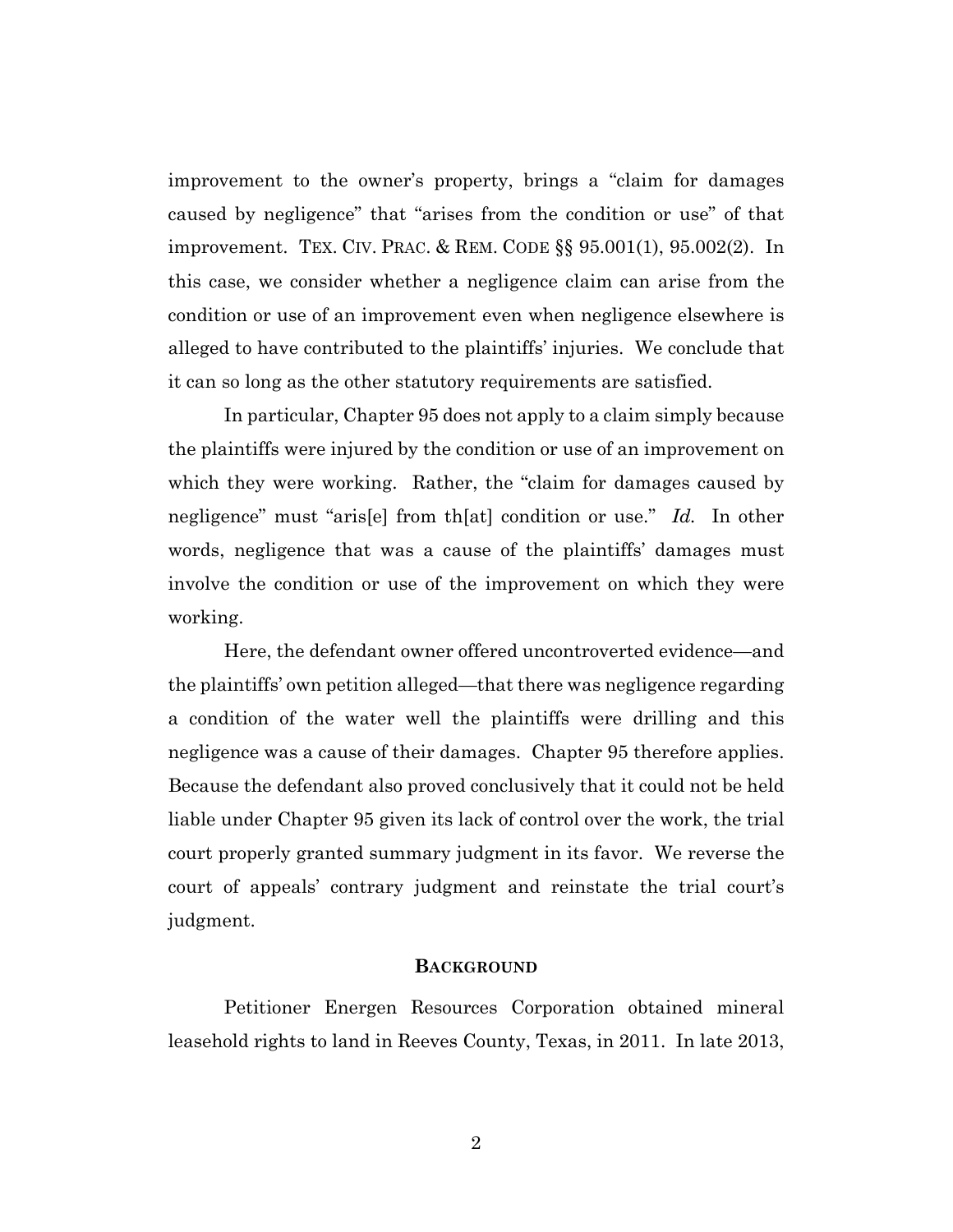Energen hired Nabors Drilling Technologies USA, Inc. and New Prospect Company (NPC) to drill an oil well on the lease. After Nabors and NPC began work on the oil well, Energen contracted with Dubose Drilling, Inc. to complete a water well which, once finished, would facilitate the drilling and operations of the oil well.

Dubose was unsuccessful in its initial attempts to find a water source. Dubose later subcontracted with respondent Elite Drillers Corporation to complete the water well, and Elite assigned its president, respondent Bryce J. Wallace, to supervise the project. The wells were roughly five hundred feet apart from each other, and Energen continued drilling the oil well while Elite worked on the water well.

On January 14, 2014, a "gas kick"—an unexpected migration of gas from the reservoir to the wellbore—occurred at the oil well. Shortly thereafter, the oil well was shut in to prevent any further loss of natural gas. In the following days, reports on the oil well noted a loss of circulation and no returns.

On January 17, Wallace supervised as Elite's crew sent pressurized air into the water well to clear drilling mud. Upon noticing that the air pressure had increased substantially, Wallace shut off the air compressor, but the pressure continued to build. Wallace realized that natural gas was flowing out of the wellbore and warned those nearby to run. Moments later, the gas flowing from the water well caught fire and exploded. Wallace suffered severe burns and Elite's drilling equipment was damaged.

Elite, Wallace, and Elite's insurers United Fire & Casualty Company and United Fire Group, Inc. (collectively, "plaintiffs") brought

3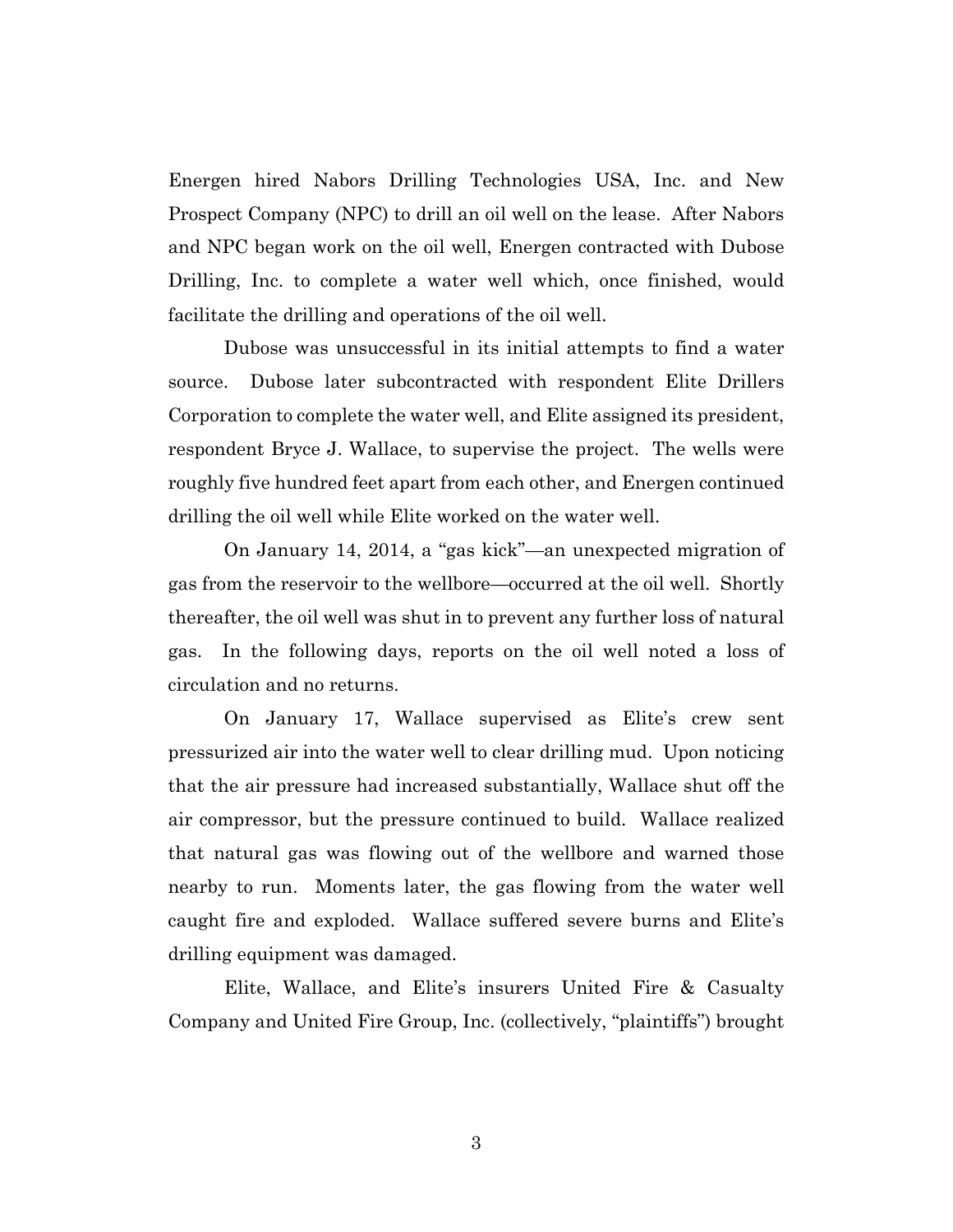claims for negligence, gross negligence, and trespass to chattels against Energen.<sup>1</sup> Energen filed a traditional motion for summary judgment, asserting that Chapter 95 of the Civil Practice and Remedies Code applied to plaintiffs' claims. Energen also observed that if plaintiffs were contending a condition of the oil well—rather than the water well gave rise to their claims, the water well's purpose to facilitate the oil well's production brought the claims within Chapter 95's ambit. Finally, Energen contended that Chapter 95 barred the suit because Energen did not "exercis[e] or retai[n] some control over the manner in which the work [was] performed." TEX. CIV. PRAC. & REM. CODE § 95.003(1).

In response, plaintiffs asserted that Chapter 95 did not apply because the improvement on which they were working (the water well) was not the same improvement from which their claims arose (the oil well). Because the negligent drilling of the oil well caused their injuries, they argued that Chapter 95 did not apply. Even if Chapter 95 applied, plaintiffs contended that they had raised a genuine issue of material fact regarding whether Energen exercised or retained some control over the drilling of the water well.

The trial court granted Energen's motion, rendering a takenothing judgment. The trial court did not specify which of Energen's theories for Chapter 95's applicability it found persuasive.

On appeal, plaintiffs raised two issues. First, they asserted that Energen failed to establish that Chapter 95 applied as a matter of law.

<sup>1</sup> Elite and Wallace also sued Dubose, Nabors, and NPC. They later dismissed their claims against Nabors and settled with Dubose and NPC, leaving Energen as the sole defendant here.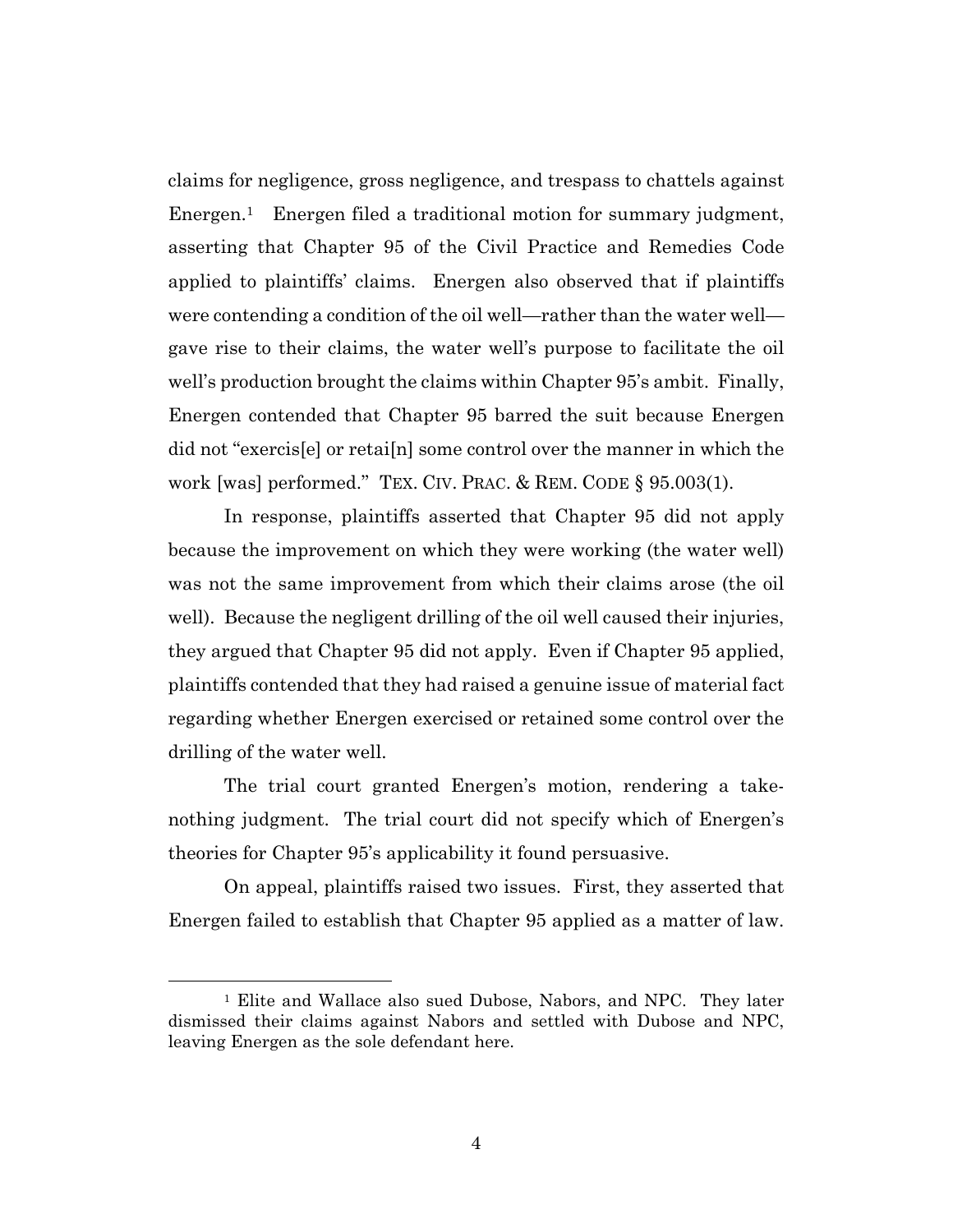According to plaintiffs, Energen's main argument for Chapter 95's applicability—that the presence of natural gas was a "condition" of the water well—had not been raised in its motion for summary judgment. Second, if Chapter 95 applied, plaintiffs contended that they had raised a genuine issue of material fact with respect to Energen's control under section 95.003(1).

The court of appeals reversed the trial court's summary judgment and remanded for further proceedings. 603 S.W.3d 499, 501 (Tex. App.—El Paso 2020). Regarding the first issue, the court held that Chapter 95 did not apply. *Id.* at 514. Reasoning that Chapter 95 distinguishes between claims for negligent acts and conditions, the court began by examining the "true nature" of the claims. *Id.* at 511 (citing *Keetch v. Kroger Co.*, 845 S.W.2d 262, 264 (Tex. 1992)). It was undisputed that Elite and Wallace were working on the water well at the time of the explosion. *Id.* at 510. Therefore, the court concluded that Chapter 95 would apply only "if Energen conclusively established that the injuries arose from a premises defect of the Water Well." *Id.*

After examining the pleadings, the court held that plaintiffs not only alleged negligent activity at the oil well, but also raised a fact issue regarding whether that activity occurred contemporaneously with their injuries. *Id.* at 511–12. The court distinguished this case from *Keetch*, where a grocery-store customer slipped on a wet floor at least thirty minutes after an employee finished spraying plants nearby. *Id.* at 511, 513. Unlike the evidence in *Keetch*, which established a "complete absence of ongoing activity," the court thought the evidence here—in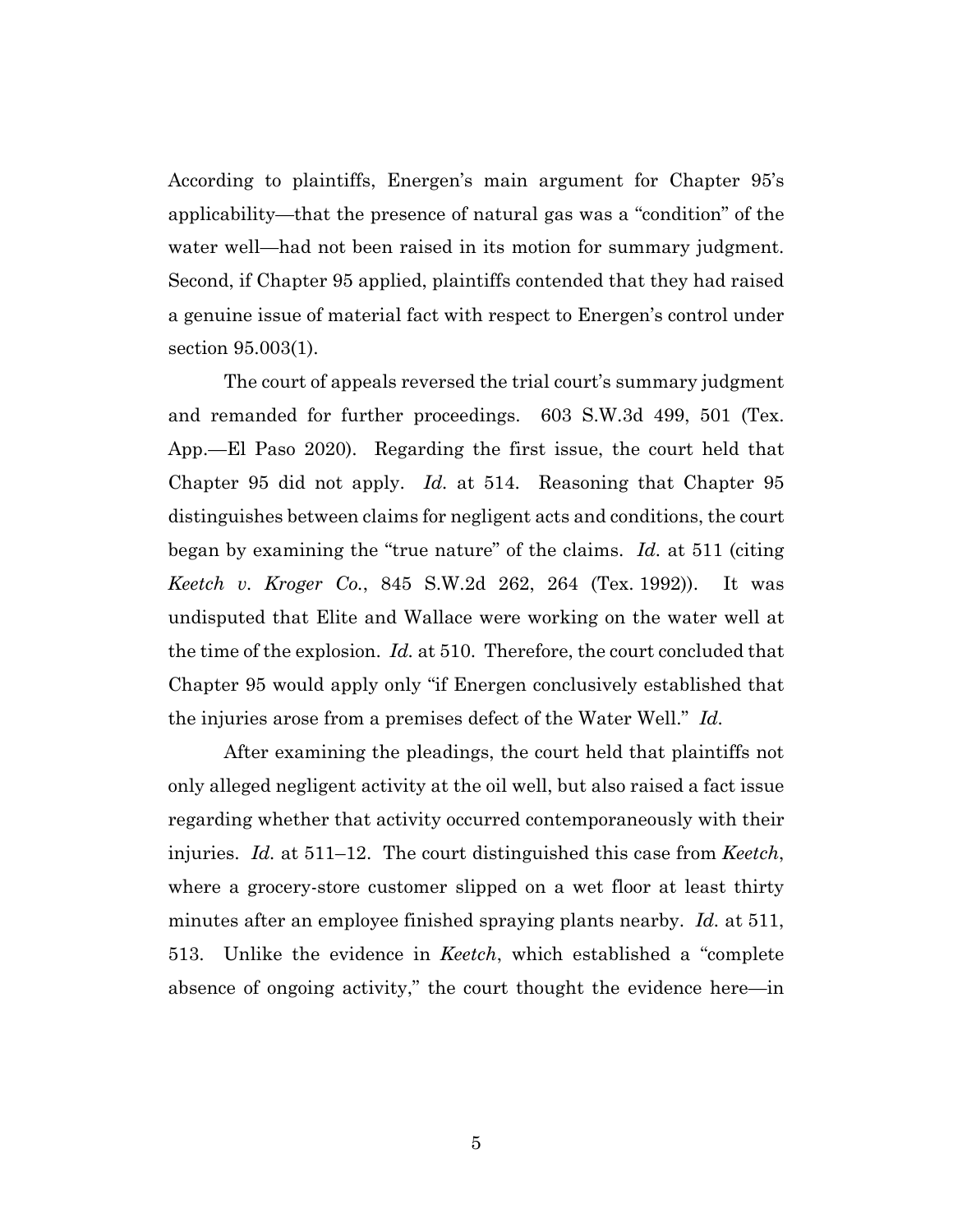particular, the reports of lost circulation and returns—raised a fact issue regarding contemporaneous negligent activity. *Id.* at 513–14.

The court of appeals concluded that Energen "failed to conclusively establish as a matter of law that no contemporaneous activity occurred on the Oil Well that resulted in the creation of a dangerous condition on the Water Well." *Id.* at 514. Because Energen did not prove conclusively that Chapter 95 applied, the court did not reach the second issue: "whether Wallace and Elite carried their burden on the challenged element of control." *Id.* at 514–15.

Energen filed a petition for review, which we granted.

### **ANALYSIS**

## **I. Standard of review**

"We review summary judgments de novo, taking as true all evidence favorable to the nonmovant, and indulging every reasonable inference and resolving any doubts in the nonmovant's favor." *Barbara Techs. Corp. v. State Farm Lloyds*, 589 S.W.3d 806, 811 (Tex. 2019). A party that moves for traditional summary judgment must demonstrate that there is no genuine issue of material fact and that it is entitled to judgment as a matter of law. TEX. R. CIV. P. 166a(c). In addition, "[t]he nonmovant has no burden to respond . . . unless the movant conclusively establishes its cause of action or defense." *Rhône-Poulenc, Inc. v. Steel*, 997 S.W.2d 217, 222–23 (Tex. 1999).

This case also involves a question of statutory construction, which is a legal one that we review de novo. *Youngkin v. Hines*, 546 S.W.3d 675, 680 (Tex. 2018). "In construing a statute, our objective is to determine and give effect to the Legislature's intent." *City of San*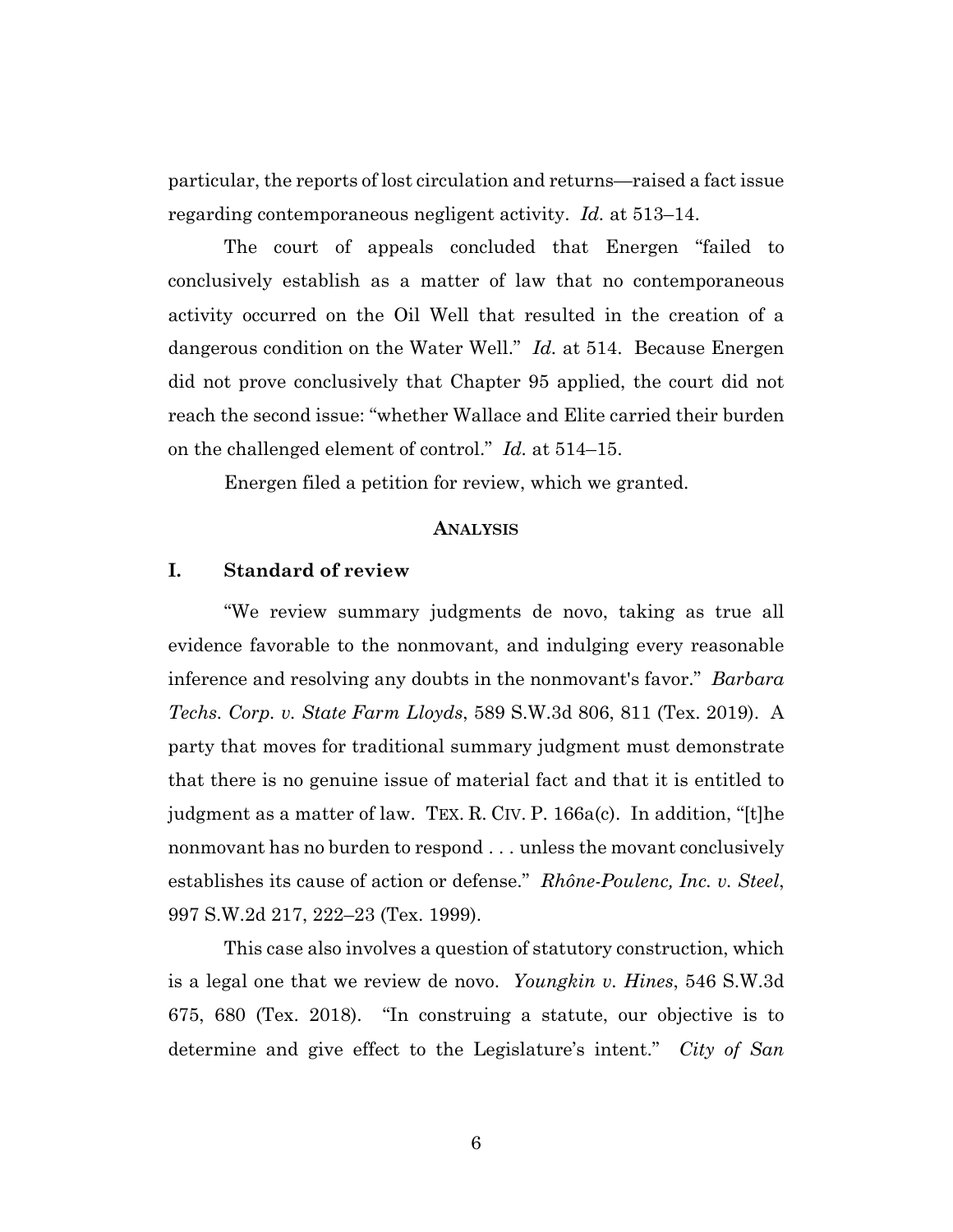*Antonio v. City of Boerne*, 111 S.W.3d 22, 25 (Tex. 2003). We begin by examining the plain meaning of the statute's language. *Crosstex Energy Servs., L.P. v. Pro Plus, Inc.*, 430 S.W.3d 384, 389–90 (Tex. 2014). "If the statute is clear and unambiguous, we must read the language according to its common meaning 'without resort to rules of construction or extrinsic aids.'" *Id.* at 389 (quoting *State v. Shumake*, 199 S.W.3d 279, 284 (Tex. 2006)).

## **II. Energen conclusively established that Chapter 95 applies to plaintiffs' claims.**

When Chapter 95 applies, it limits a real property owner's liability for common-law negligence claims that arise out of a contractor's or subcontractor's work on an improvement to the property.2 As we recently observed, Chapter 95 applies to a claim

(1) for damages caused by negligence resulting in personal injury, death, or property damage, (2) asserted against a person or entity that owns real property primarily used for commercial or business purposes . . . , (3) asserted by an owner, contractor, or subcontractor or an employee of a contractor or subcontractor, and (4) "that arises from the condition or use of an improvement to real property where the contractor or subcontractor constructs, repairs, renovates, or modifies the improvement."

*Los Compadres Pescadores, L.L.C. v. Valdez*, 622 S.W.3d 771, 782 (Tex. 2021) (quoting TEX. CIV. PRAC. & REM. CODE § 95.002(2)). Here,

<sup>2</sup> For purposes of brevity, we use the words "work" and "working" as a shorthand reference to the acts of "construct[ing], repair[ing], renovat[ing], or modif[ying]" an improvement to which Chapter 95 applies.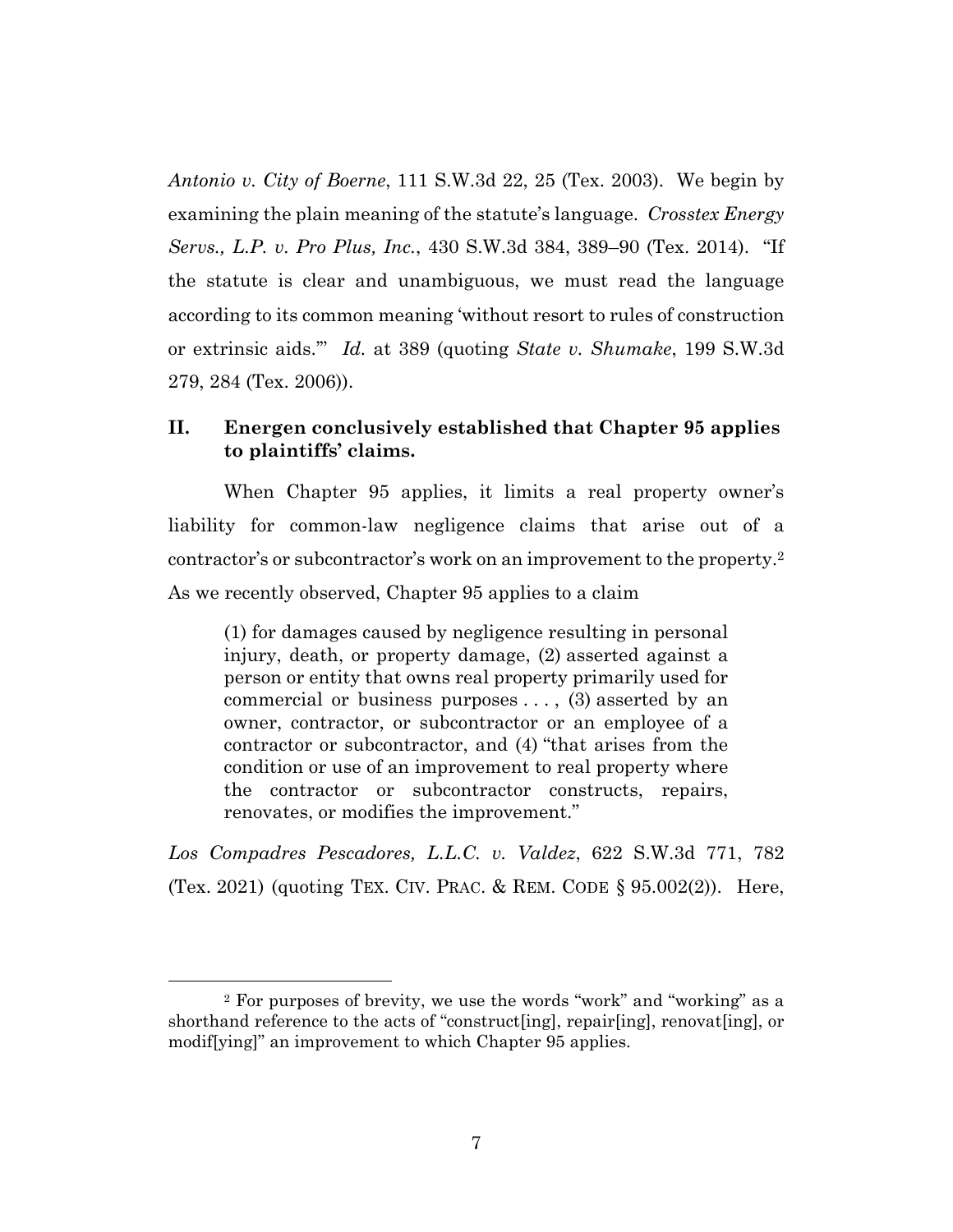the parties do not dispute that the first three requirements are met.3 Their disagreement concerns the fourth requirement.

We recently addressed Chapter 95's fourth requirement in *Valdez*, where a property owner argued that Chapter 95 applied to claims alleging a dangerous condition of the "workplace." *Id.* at 783. Prior to *Valdez*, we held that a claim satisfies section 95.002's fourth requirement only if the claim "results from a condition or use of the *same improvement* on which the contractor (or its employee) is working when the injury occurs." *Ineos USA, L.L.C. v. Elmgren*, 505 S.W.3d 555, 567 (Tex. 2016) (emphasis added). Although our definition of "improvement" is broad, *see Abutahoun v. Dow Chem. Co.*, 463 S.W.3d 42, 49 (Tex. 2015), we concluded in *Valdez* that it is not so broad as to encompass the "entire workplace." 622 S.W.3d at 784.

Thus far, our Chapter 95 cases have focused on whether negligence regarding a condition or use of the "same improvement" on which the plaintiff was working gave rise to his claim. Consistent with this focus, plaintiffs contend that negligent drilling at the oil well which, they argue, is a separate improvement from the water well caused their injuries. Because it is undisputed that plaintiffs were hired to complete only the water well, they contend that the improvement

<sup>&</sup>lt;sup>3</sup> Although the parties do not dispute that Energen is a "property owner" for purposes of Chapter 95, *see* TEX. CIV. PRAC. & REM. CODE § 95.001(3), we note other courts have held that a mineral lessee is a property owner. *E.g.*, *Painter v. Momentum Energy Corp.*, 271 S.W.3d 388, 397 (Tex. App.—El Paso 2008, pet. denied) (concluding owner of leasehold interest in mineral property was "property owner" under Chapter 95); *Francis v. Coastal Oil & Gas Corp.*, 130 S.W.3d 76, 84 (Tex. App.—Houston [1st Dist.] 2003, no pet.) (determining mineral lessee was "property owner" because "[w]ell-settled law holds that a mineral lease conveys a fee simple determinable interest in real property").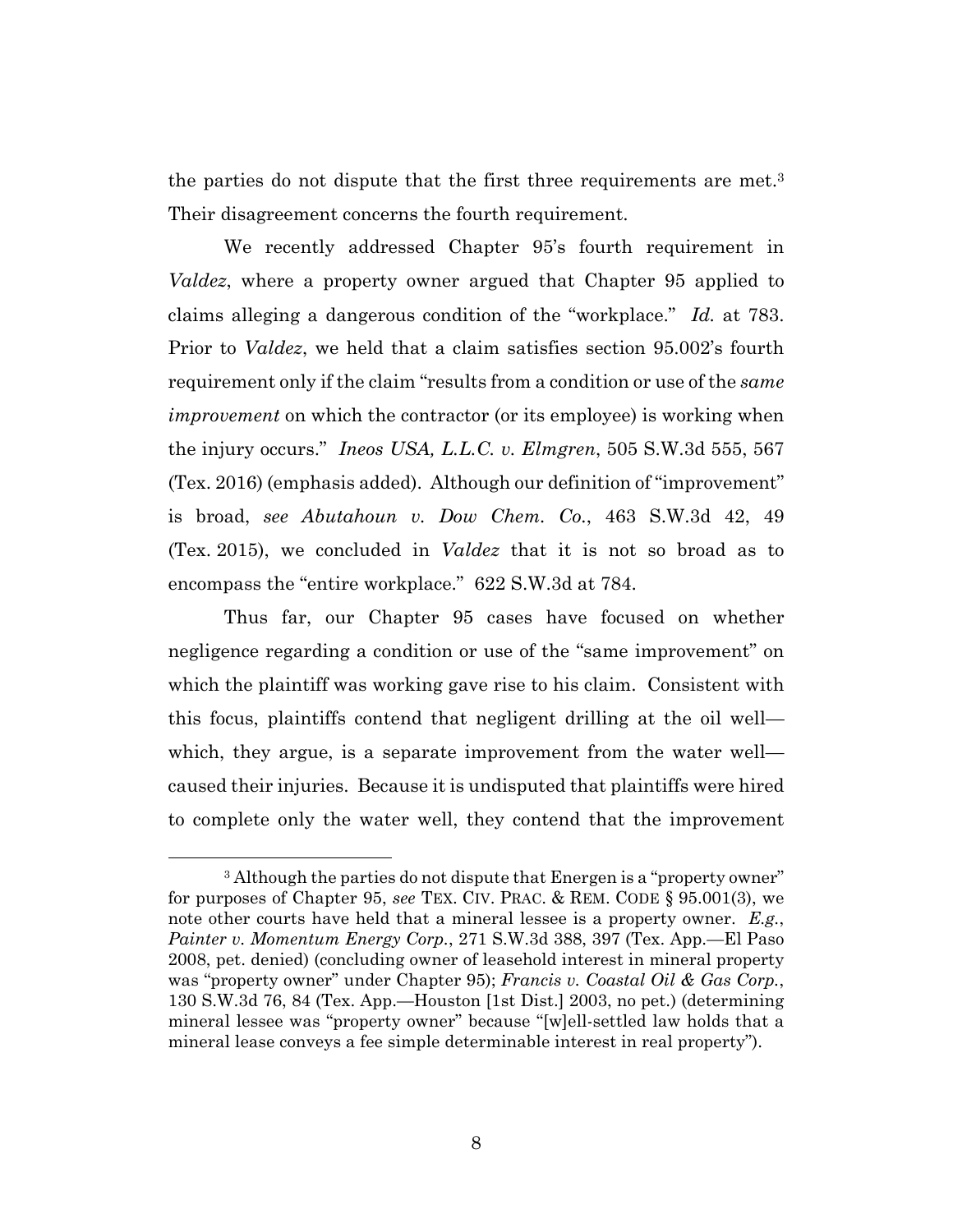from which their claim arose is different from the improvement they were hired to construct. Energen counters that Chapter 95 applies because plaintiffs' injuries also arose from a condition of the water well improvement.

For a claim to fall within Chapter 95's ambit, the statutory text requires more than Energen suggests. Specifically, *negligence* regarding "the condition or use" of the improvement on which plaintiffs were working must be a cause of their damages. This requirement is apparent from the text of the statute itself, and it is confirmed by the common law.

Chapter 95 applies "only to a claim . . . that arises from" an improvement's "condition or use." TEX. CIV. PRAC. & REM. CODE § 95.002(2). The statute defines a "claim" using the essential commonlaw elements of negligence, causation, and damages: a "claim for damages caused by negligence." *Id.* § 95.001(1).4 We have explained that the phrase "arises from" means "caused by." *Abutahoun*, 463 S.W.3d at 48. Read together, sections 95.001 and 95.002 provide that Chapter 95 applies only when the sequence of negligence causing damages that is the Legislature's chosen definition of claim "arises from the condition or use" of the improvement on which the plaintiffs were working.5

<sup>4</sup> The definition includes only the factual elements of the claim. It does not include duty, which is a legal question. *See Del Lago Partners, Inc. v. Smith,* 307 S.W.3d 762, 767 (Tex. 2010).

<sup>&</sup>lt;sup>5</sup>We do not agree with our concurring colleagues that we may substitute the phrase "injurious accident" for the statutory term "claim" and the Legislature's supplied definition of that term. *Cf. post* at 3 (Blacklock, J.,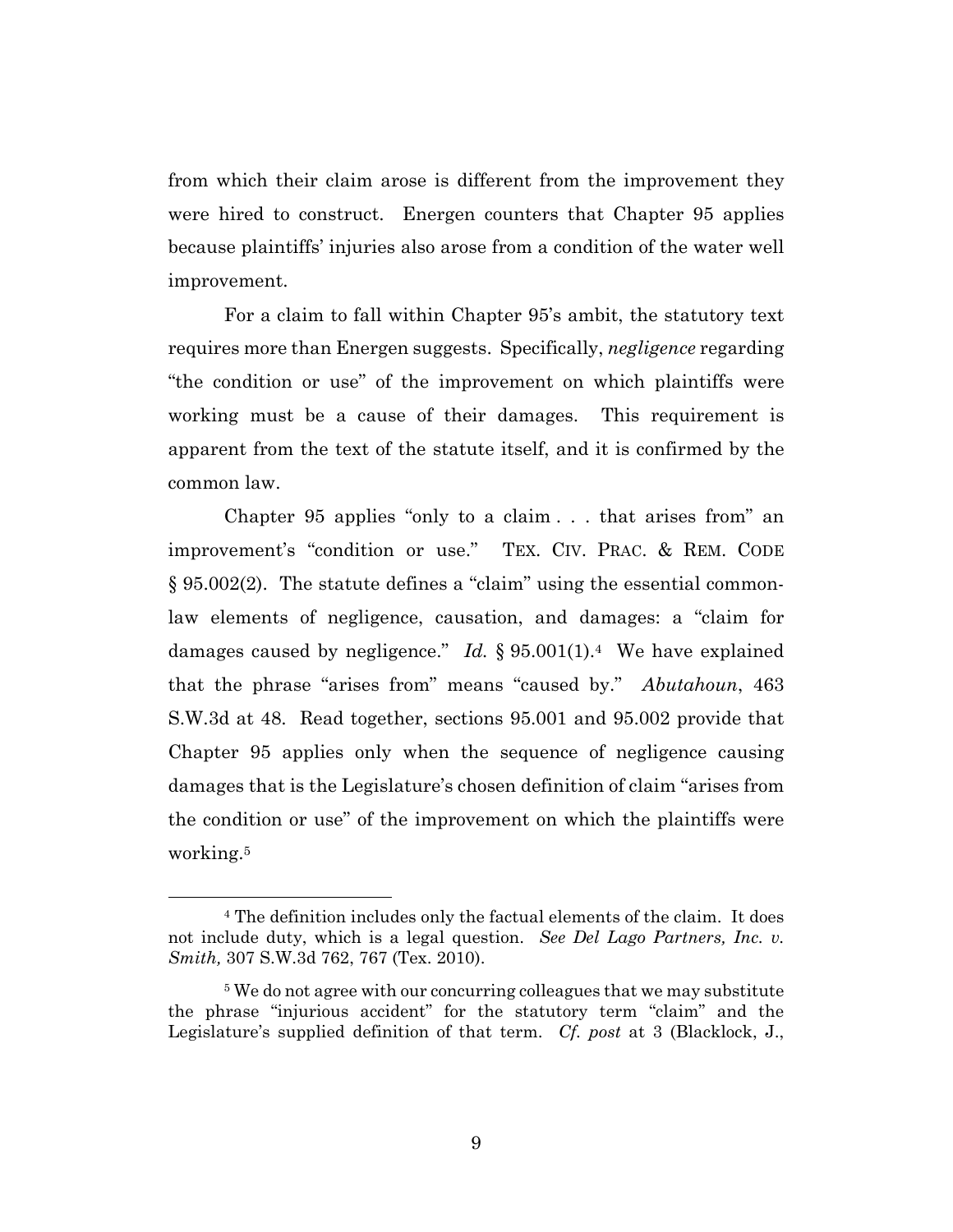As we observed in *Abutahoun*, the statutory phrase "condition or use" indicates that Chapter 95 applies to "all negligence claims that arise from either a premises defect or the negligent activity of a property owner or its employees." *Id.* at 50. It is not enough for a plaintiff's damages to arise from the condition or use of an improvement if such condition or use does not involve the essential element of negligence. There must also be a causal connection between the plaintiff's damages and negligence regarding the condition or use of the improvement on which the plaintiff was working. *See id.* at 48 ("Chapter 95 applies to a negligence claim that 'arises from,' or is caused by, 'the condition or use of an improvement . . . where the contractor or subcontractor . . . modifies the improvement.'").

The statutory rule that Chapter 95 applies only if there is a connection between the damage-causing negligence and the condition or use of the improvement on which the plaintiff was working matches the common-law rule that a landowner is not liable unless there is such a connection. This correspondence is informative because Chapter 95 does not create a new cause of action; rather, it limits liability for commonlaw negligence claims when it applies. *See* TEX. CIV. PRAC. & REM. CODE § 95.003 (providing that property owner "is not liable . . . unless" certain requirements are met).

Under the common law, "[t]he general rule is that an owner or occupier does not have a duty to see that an independent contractor

concurring). Chapter 95 does not task courts with determining the "originating cause" of a claim. *Id.* at 3. Rather, it defines what claim "means," *see* TEX. CIV. PRAC. & REM. CODE § 95.001(1), and that definition does not refer to either injury or accident.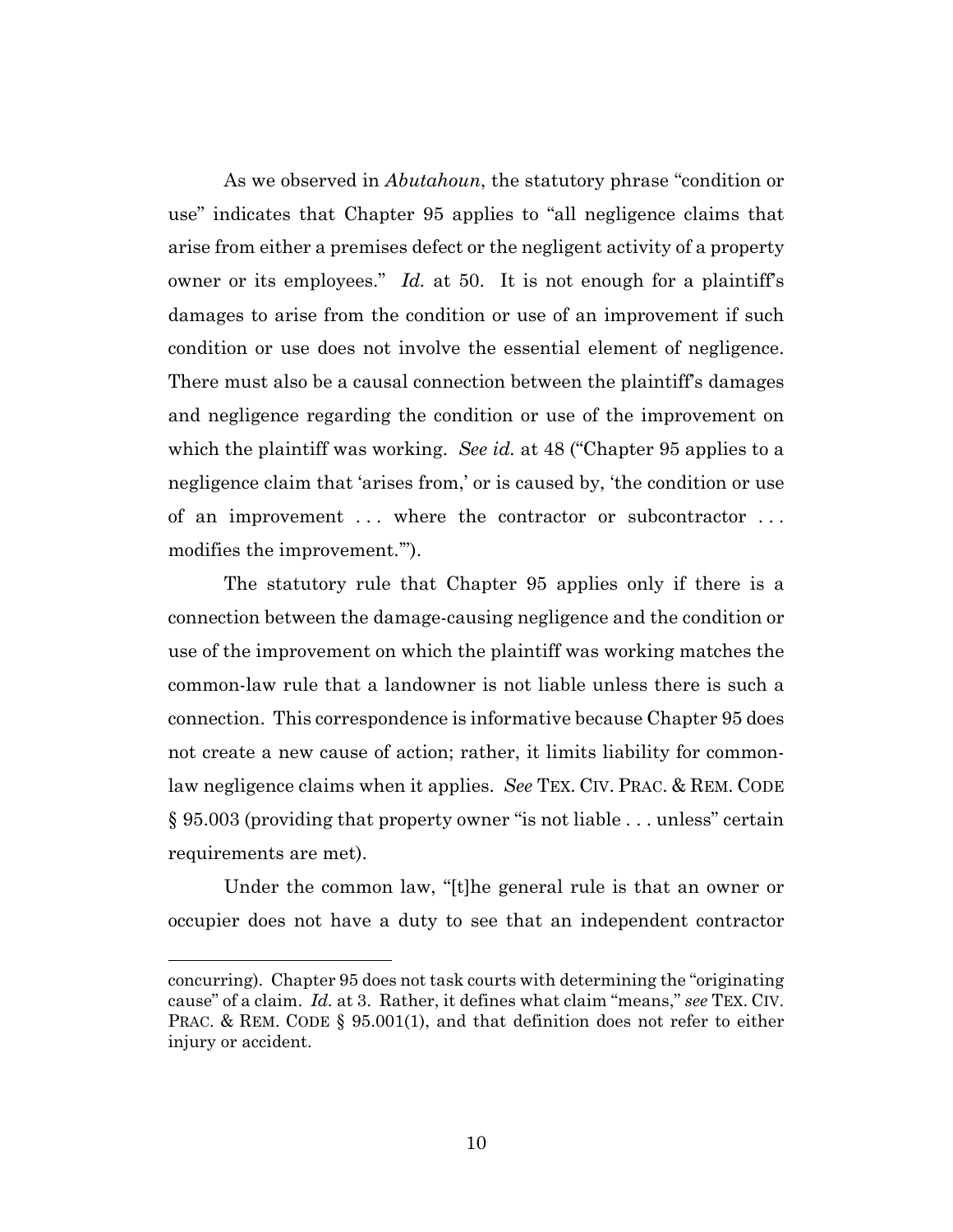performs work in a safe manner." *Redinger v. Living, Inc.*, 689 S.W.2d 415, 418 (Tex. 1985). Thus, the owner generally is not liable for dangerous conditions or activities "arising out of the independent contractor's work." *Clayton W. Williams, Inc. v. Olivo*, 952 S.W.2d 523, 528 (Tex. 1997). But if the owner retains or exercises "supervisory control . . . relate[d] to the condition or activity that caused the injury," it "can be liable for negligence in exercising or failing to exercise control over the part of the independent contractor's work that created the dangerous condition" or constituted the negligent activity. *Id.*; *see also Redinger*, 689 S.W.2d at 418 (adopting RESTATEMENT (SECOND) OF TORTS § 414 (1977)).6

Our recent opinions have likewise understood Chapter 95 to require that the damage-causing negligence arise from the condition or use of the improvement on which the plaintiff was working. As we explained in *Endeavor Energy Resources, L.P. v. Cuevas*, when a negligent-activity claim involves only one party's negligence, the claim "arises from" the "use" of an improvement "if the one negligent act occurs contemporaneously with the use of the improvement." 593 S.W.3d 307, 311 (Tex. 2019) (citing *Abutahoun*, 463 S.W.3d at 50)*.*<sup>7</sup> The same is true

<sup>6</sup> Chapter 95 preserves this common-law control requirement, but it narrows liability by adding a further requirement: that the owner "had actual knowledge of the danger or condition . . . and failed to adequately warn." TEX. CIV. PRAC. & REM. CODE § 95.003(2). We discuss these requirements in Part III below.

<sup>7</sup> *Endeavor* involved a negligent-hiring claim, which "requires proof of two separate negligent acts." 593 S.W.3d at 311. In that situation, we recognized that if at least "one of the negligent acts involves the contemporaneous use of an improvement," Chapter 95 applies "regardless of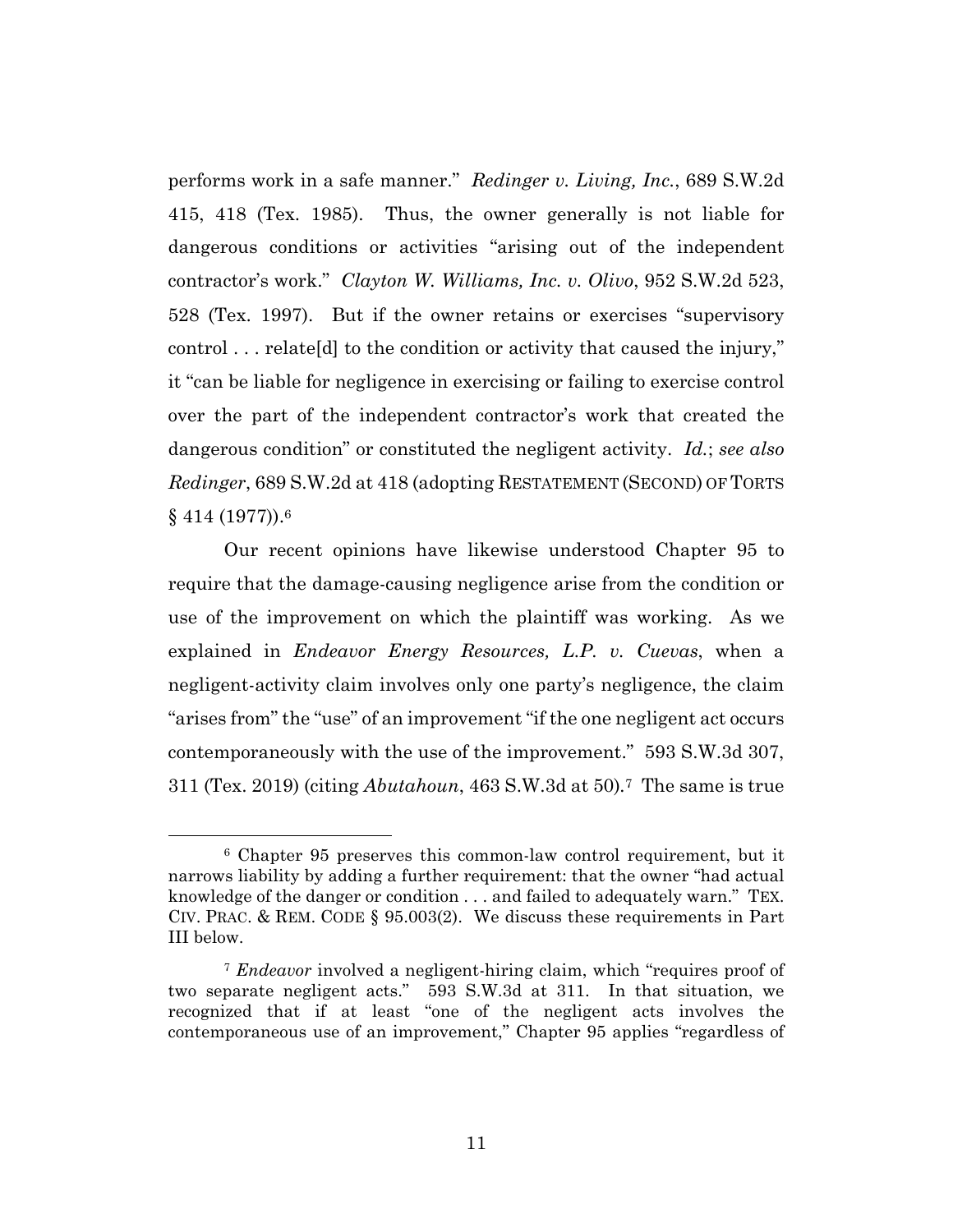of a premises-defect claim, as we observed in *Valdez*: "For chapter 95 to apply, it is not enough that a dangerous condition" the defendant negligently failed to warn of or make safe "existed on the premises . . . . Instead, the danger must arise from the condition (or use) of 'an improvement' . . . on which the claimant was working." 622 S.W.3d at 783. Thus, *Endeavor* and *Valdez* confirm that Chapter 95 applies only where there is some negligence involving the condition or use of an improvement.

Here, Energen asserts that a condition—rather than a use—of the water well caused plaintiffs' damages. As we noted in *Endeavor*, "[C]hapter 95's reference to a claim arising from 'the condition . . . of an improvement to real property' contemplates a claim for premises liability." 593 S.W.3d at 310. Premises liability is a "species of negligence"8 that "encompasses a nonfeasance theory based on the owner's failure to take measures to make the property safe." *Del Lago Partners, Inc. v. Smith*, 307 S.W.3d 762, 776 (Tex. 2010). A "condition" is "an intentional or an inadvertent state of being." *Abutahoun*, 463 S.W.3d at 49 (quoting *Sparkman v. Maxwell*, 519 S.W.2d 852, 858 (Tex. 1975)). And something is a condition of an improvement if it "affect[s] the 'state of being' of" that improvement. *Valdez*, 622 S.W.3d

when the other negligent act occurred or whether it involved the use of an improvement." *Id.* For a negligent-hiring claim, Chapter 95 does not require that "the *property owner's* negligence involve the use of the improvement." *Id.* (emphasis added). But we did not suggest in *Endeavor* that Chapter 95 would apply even if none of the allegedly negligent acts involved the use of the improvement on which the plaintiff was working. *Cf. post* at 5 (Blacklock, J., concurring).

<sup>8</sup> *Abutahoun*, 463 S.W.3d at 50.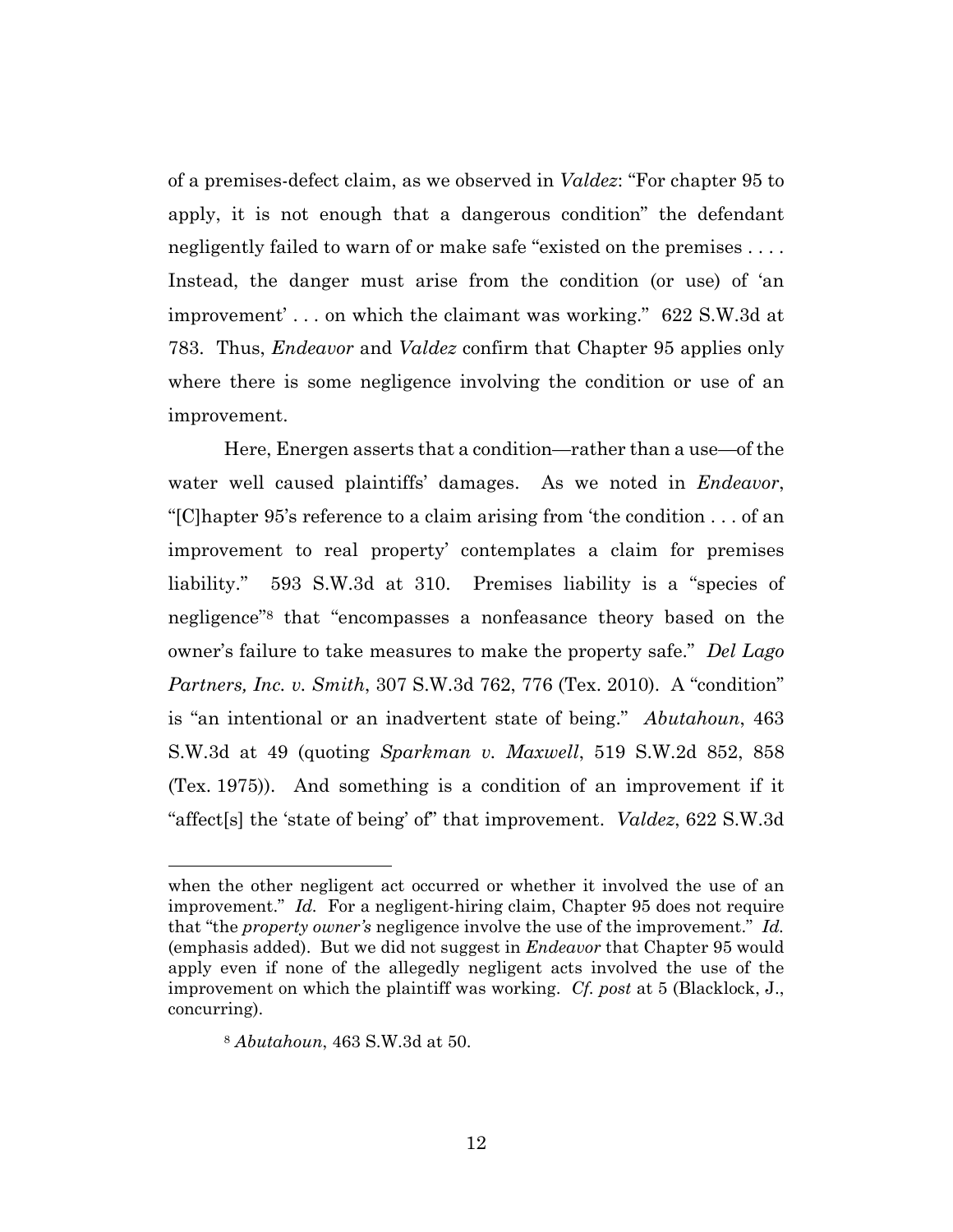at 785. In sum, Chapter 95 applies where negligence affecting the condition of an improvement on which plaintiffs were working was a cause of their damages.

Applying these principles, we conclude Energen has conclusively established that Chapter 95 applies. The record includes undisputed evidence that plaintiffs were hired to construct the water well, so it is the relevant improvement. *See id.* at 784. In their petition, plaintiffs alleged that "Energen . . . failed to exercise reasonable care in relation to the defective and/or dangerous conditions in the drilling and completion of the Water Well."9 They also alleged that a "high volum[e] of natural gas" built up in the water well and ignited, resulting in an explosion that injured Wallace and damaged Elite's equipment.10 In other words, plaintiffs' own petition alleges that their damages were caused by negligence arising from a dangerous condition of the water

<sup>9</sup> For summary judgment purposes, Energen can rely on plaintiffs' allegations to demonstrate the applicability of Chapter 95. *See Regency Field Servs., LLC v. Swift Energy Operating, LLC*, 622 S.W.3d 807, 818–19 (Tex. 2021).

<sup>10</sup> We do not suggest that a plaintiff's allegations will be dispositive in determining whether Chapter 95 applies. Rather, a defendant moving for summary judgment that Chapter 95 applies may offer evidence proving that the plaintiff's claim arises from negligence regarding the condition or use of the improvement on which the plaintiff was working. In this particular case, however, the plaintiffs' own allegations demonstrate that Chapter 95 applies. The concurrence raises the concern that a future plaintiff could "plead around" the statute by alleging negligence unconnected to the condition or use of the improvement that caused the plaintiff's injury. *See post* at 5 (Blacklock, J., concurring). But such an allegation would not even support liability under the common law, which as we have explained generally imposes no duty on a landowner regarding dangerous conditions or activities arising from an independent contractor's work on an improvement.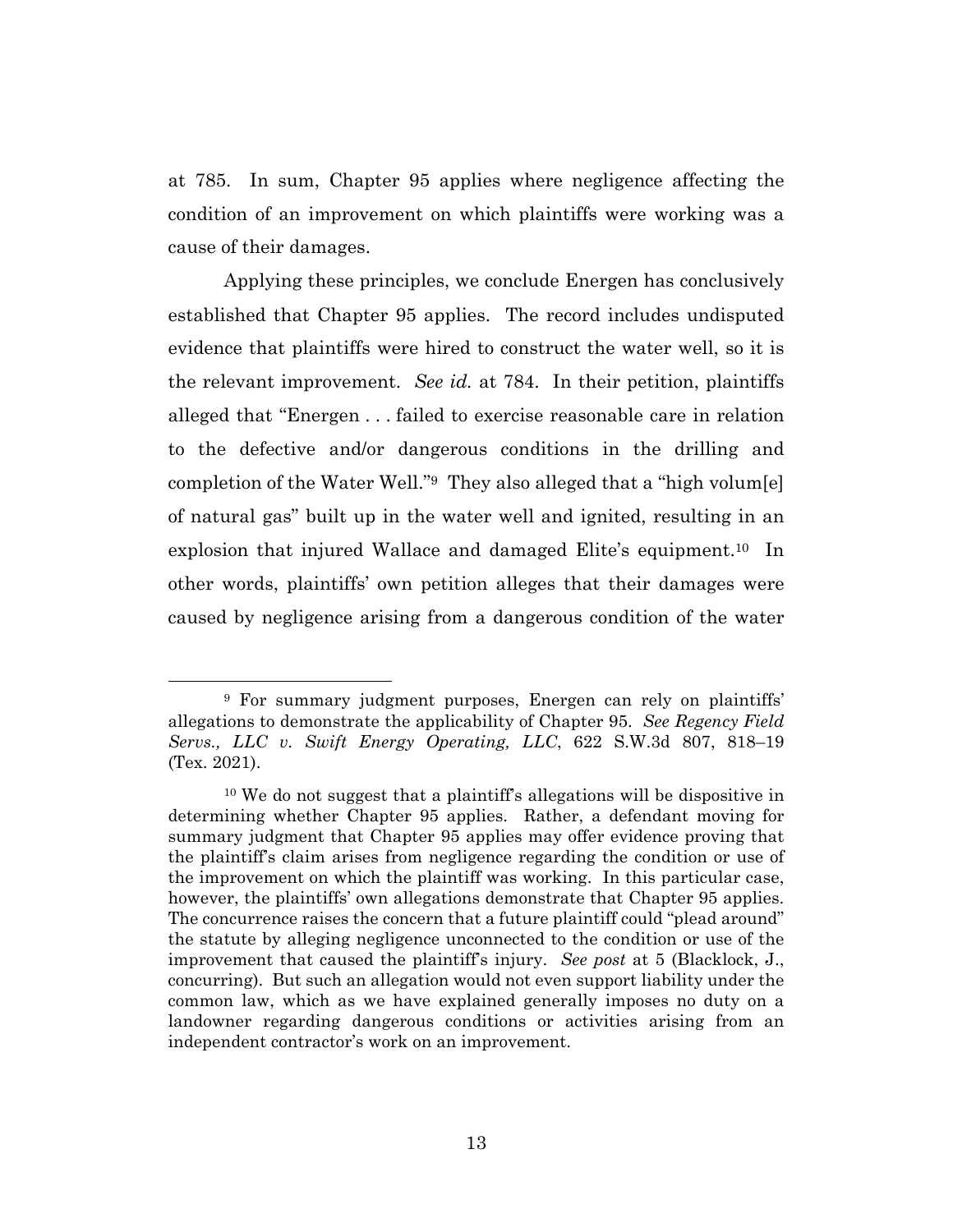well on which they were working. *Cf. Catholic Diocese of El Paso v. Porter*, 622 S.W.3d 824, 829 (Tex. 2021) (discussing common-law duties of reasonable care that property owner owes invitees and licensees regarding dangerous conditions on land).<sup>11</sup>

Plaintiffs respond that the oil well and water well are separate improvements, there is a genuine issue of material fact regarding whether their injuries occurred as a result of contemporaneous negligent activity at the oil well on which they did no work, and thus Chapter 95 does not apply. The court of appeals agreed, reasoning that it had to determine whether the "true nature" of plaintiffs' claims were for "premises defect arising from the Water Well or . . . negligent activity arising from the Oil Well." 603 S.W.3d at 511. The court concluded there was a fact issue regarding whether "the Water Well was a mere conduit for the end result of" contemporaneous negligent drilling activity at the oil well. *Id.* at 513.

We disagree with the court of appeals' approach for two reasons. First, although Chapter 95 distinguishes between claims for negligent activities and those for premises defects, it applies to both types of claims. *E.g.*, *Abutahoun*, 463 S.W.3d at 50–51. Thus, in determining Chapter 95's applicability, the dispositive issue is not whether the claim should truly be characterized as one for negligent activity or premises defect. Rather, as previously discussed, what matters is whether there

<sup>11</sup> Here, Energen—which the parties agree was the property owner hired Dubose as a general drilling contractor. Dubose then subcontracted with plaintiff Elite. The parties do not address the precise nature of the duty Energen would owe Elite and its president Wallace under the common law, and our disposition does not require us to consider that issue.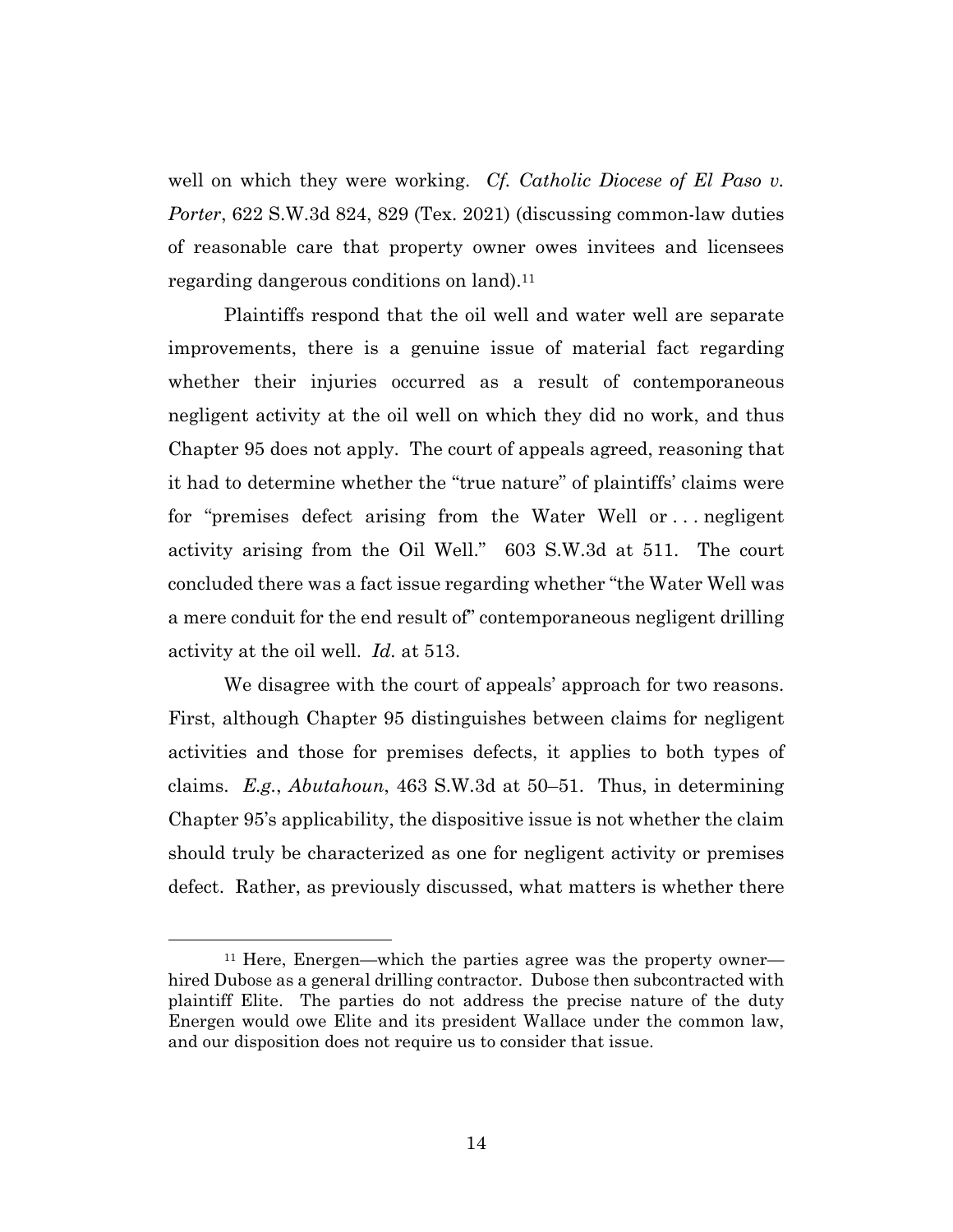was negligence regarding the "condition or use" of the improvement on which plaintiffs were working and, if so, whether that negligence was a cause of plaintiffs' damages.

Second, although Chapter 95 requires a causal connection between negligence involving the improvement and the plaintiff's damages, we have held that this negligence need not be the "*only* cause" of the damages. *Endeavor*, 593 S.W.3d at 311.12 Because plaintiffs alleged additional negligence at the oil well, the court of appeals concluded that was sufficient to raise a fact issue "as to whether contemporaneous drilling on the Oil Well caused the injuries that were sustained by [plaintiffs] while they worked on the Water Well." 603 S.W.3d at 513. But whether contemporaneous or not, negligence away from the water well that contributes to plaintiffs' damages does not negate the conclusion—rooted in plaintiffs' own pleadings—that negligence at the water well on which they worked also caused those same damages.

We also find unpersuasive plaintiffs' argument that they did not allege a premises-defect claim with respect to the water well because their petition contains no assertions that the water well itself was defective. Under the Texas Tort Claims Act (TTCA), we have held that a claim for a "condition" of tangible personal property "must [contain] an allegation of 'defective or inadequate property.'" *Sampson v. Univ. of Tex. at Austin*, 500 S.W.3d 380, 388 (Tex. 2016) (quoting *Salcedo v. El* 

<sup>&</sup>lt;sup>12</sup> Thus, we agree with our concurring colleagues that Chapter 95's use of the phrase "arises from" does not "require courts to identify a sole causal source to the exclusion of all others." *Post* at 3 (Blacklock, J., concurring).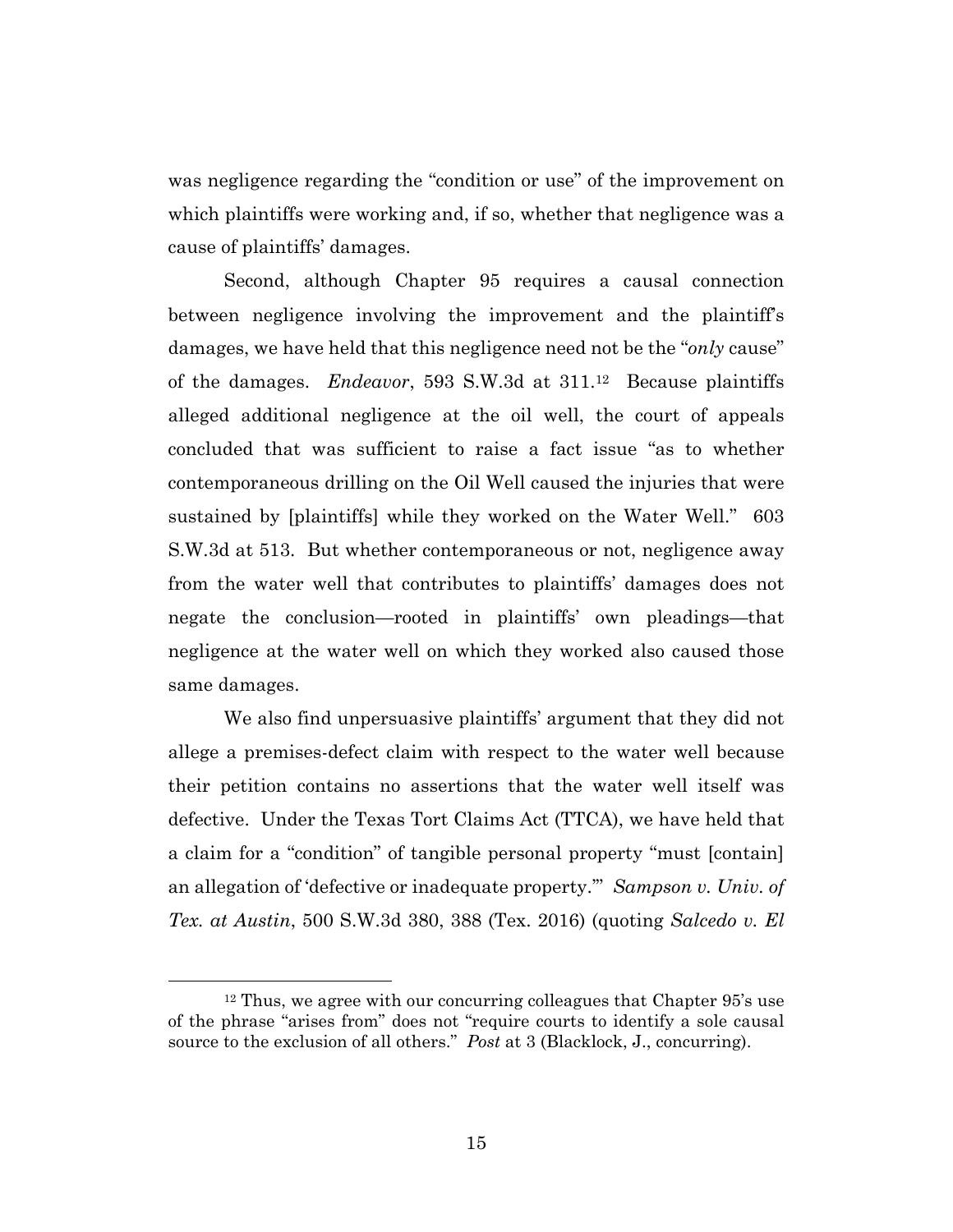*Paso Hosp. Dist.*, 659 S.W.2d 30, 32 (Tex. 1983)). We have used decisions regarding the TTCA to inform our analysis of Chapter 95. *See Abutahoun*, 463 S.W.3d at 49.

Unlike Chapter 95, however, the TTCA distinguishes between claims for the "condition or use" of tangible personal property and claims for a premises defect. *See id.* at 49 n.7; *see also* TEX. CIV. PRAC. & REM. CODE §§ 101.021, 101.022(a). The *Sampson* case, in which a professor tripped over an electrical cord stretched across a walkway, illustrates this distinction. *See* 500 S.W.3d at 390. There, the claim was not one for the "condition" of the cord because the professor did not allege that the cord was defective. *Id.* at 391. Rather, it was the "static placement" of the cord—a "condition" of the real property—that gave rise to the professor's claims, and so we characterized the professor's claim as one for a premises defect. *Id.* at 390–91.

In enacting Chapter 95, the Legislature addressed a property owner's liability to independent contractors for negligence claims regarding both premises defects and negligent activities. *See Abutahoun*, 463 S.W.3d at 49–50 (citing *Redinger*, 689 S.W.2d at 417). "[A] premises defect claim is based on the property itself being unsafe." *Shumake*, 199 S.W.3d at 284; *see also Valdez*, 622 S.W.3d at 783. Such a claim can be based on negligence regarding a "dangerous condition" of the property without also showing a "defect" thereof. *Valdez*, 622 S.W.3d at 784. For example, the concrete pilings in *Valdez* were not alleged to be defective, but we determined that Chapter 95 applied because an energized power line hanging overhead was a "condition" of the pilings. *Id.* at 785–86.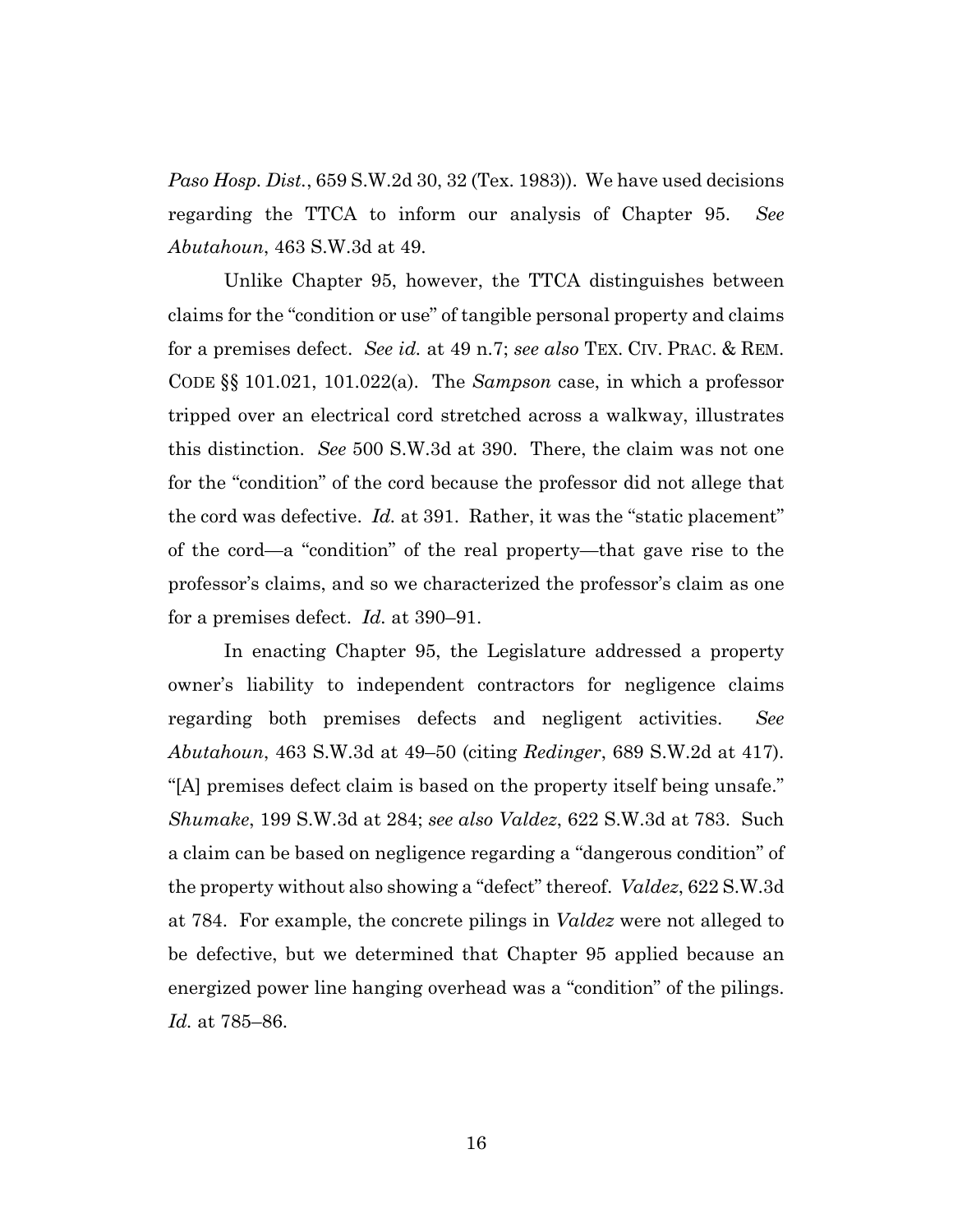Similarly, the water well here was not alleged to be defective; rather, the natural gas in the water well was a "dangerous condition" that, according to plaintiffs, Energen negligently failed to "become aware of, rectify[,] and communicate." Because plaintiffs alleged negligence regarding a dangerous condition of the water well on which they were working, their arguments for avoiding Chapter 95's application fall short. For these reasons, we conclude Energen conclusively established that Chapter 95 applies.

# **III. Because Energen conclusively proved it did not exercise or retain control over plaintiffs' work, it cannot be liable under Chapter 95.**

When Chapter 95 applies, a plaintiff's "sole means of recovery" is section 95.003, and the plaintiff has the burden of proving both prongs of that section at trial. *Abutahoun*, 463 S.W.3d at 51–52. The plaintiff must demonstrate that the property owner (1) "exercise[d] or retain[ed] some control over the manner in which the work [was] performed" and (2) "had actual knowledge of the danger or condition resulting in the . . . personal injury . . . or property damage and failed to adequately warn." TEX. CIV. PRAC. & REM. CODE § 95.003.

As a preliminary matter, we note that because Energen filed a traditional motion for summary judgment on the first prong of section 95.003, it had the burden to establish conclusively that it neither exercised nor retained control over plaintiffs' work. A no-evidence motion for summary judgment immediately shifts the burden to the nonmovant. *See* TEX. R. CIV. P. 166a(i). With a traditional motion for summary judgment, however, the nonmovant has no burden to respond "unless and until" the movant conclusively establishes its cause of action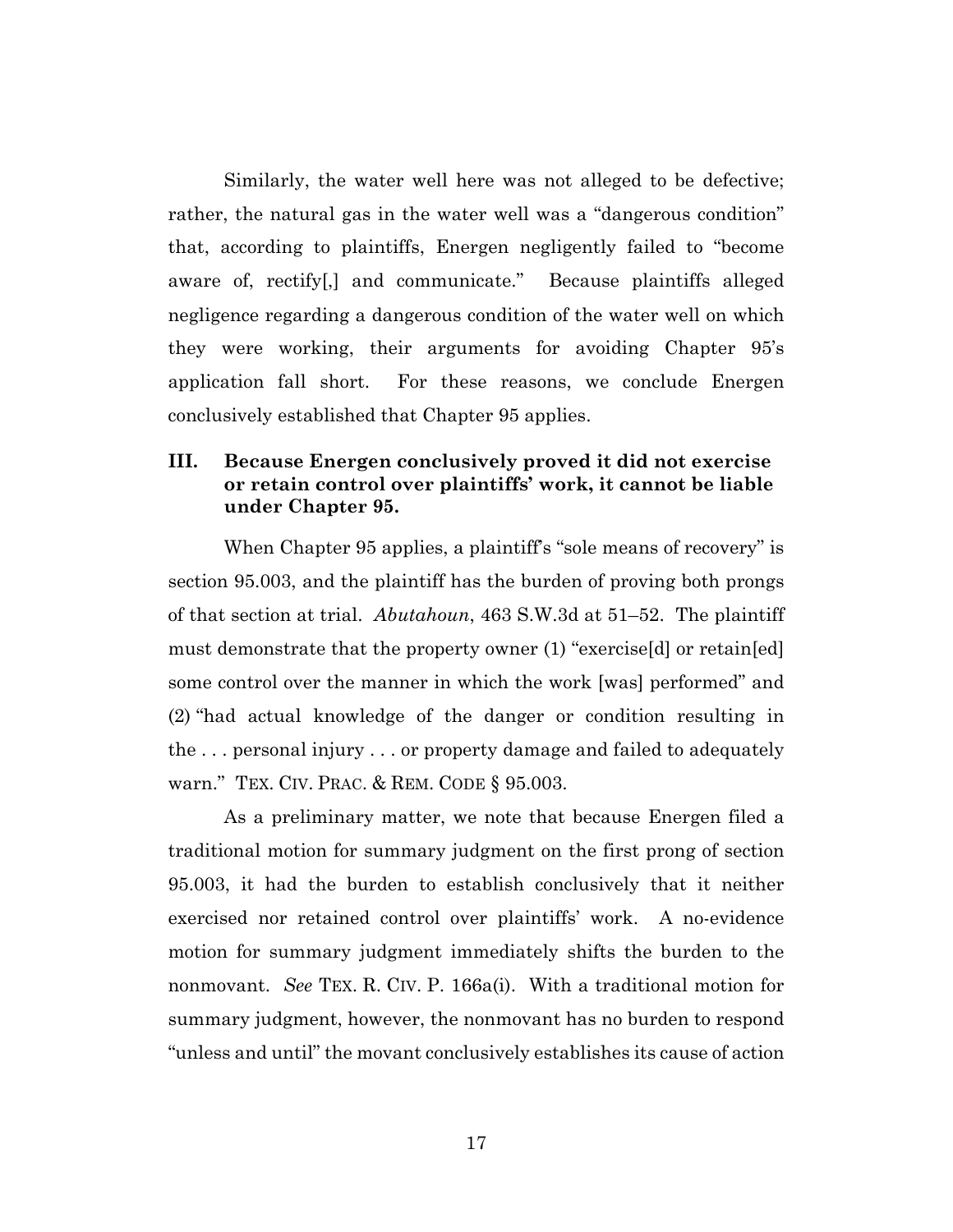or defense as a matter of law. *Casso v. Brand*, 776 S.W.2d 551, 556 (Tex. 1989); TEX. R. CIV. P. 166a(c). Only after the movant does so will the nonmovant have the burden of "rais[ing] a genuine issue of material fact." *Lujan v. Navistar, Inc.*, 555 S.W.3d 79, 84 (Tex. 2018).

The court of appeals incorrectly suggested that if Energen established Chapter 95's applicability, the burden would be on plaintiffs to satisfy both prongs of section 95.003. *See* 603 S.W.3d at 514–15. That would be true if a no-evidence motion for summary judgment were involved, *see Ineos*, 505 S.W.3d at 568, but Energen did not file such a motion here. Energen moved for traditional summary judgment, and therefore it was Energen's burden to establish conclusively that it neither exercised nor retained control over the manner in which plaintiffs performed their work. *See, e.g.*, *Kelly v. LIN Television of Tex., L.P.*, 27 S.W.3d 564, 570–71 (Tex. App.—Eastland 2000, pet. denied).

In the trial court, Energen's only grounds for summary judgment were that Chapter 95 applied to plaintiffs' claims and that it neither exercised nor retained control over plaintiffs' work under section 95.003(1). In this Court, Energen also asserts that it did not have "actual knowledge" of a danger or condition under section 95.003(2). But because Energen did not move for summary judgment on the latter prong of section 95.003, we do not consider whether Energen had actual knowledge. *See State Farm Lloyds v. Page*, 315 S.W.3d 525, 532 (Tex. 2010) ("Summary judgment may not be affirmed on appeal on a ground not presented to the trial court in the motion.").

To establish "control" under section 95.003(1), evidence of a property owner's "right to order the work to start or stop or to inspect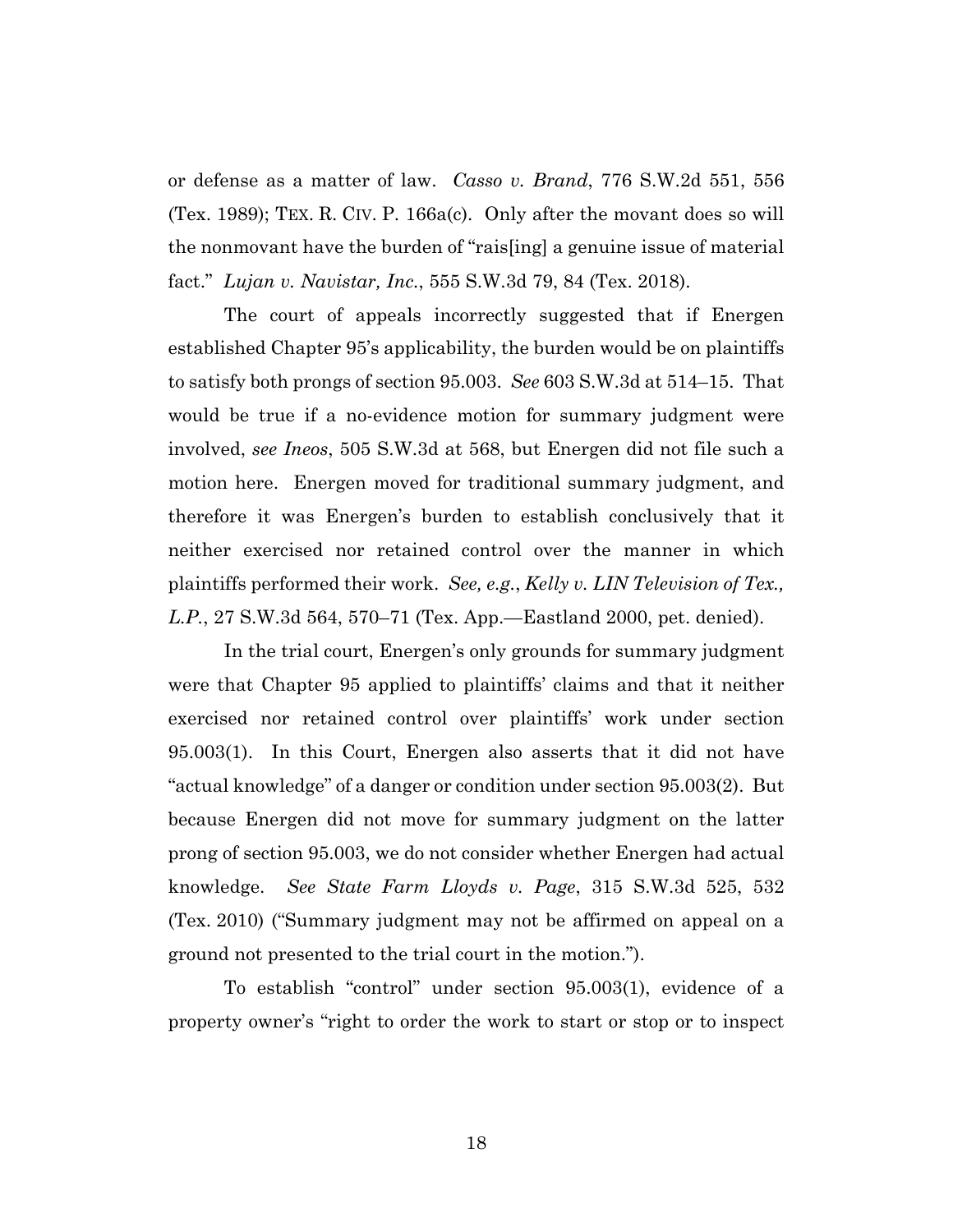progress or receive reports" is insufficient. TEX. CIV. PRAC. & REM. CODE § 95.003(1). Control may be shown with evidence that (1) a contract assigned control to the property owner or (2) the property owner "actually exercised control" over the manner in which the work was performed. *Dow Chem. Co. v. Bright*, 89 S.W.3d 602, 606 (Tex. 2002).13 This control must extend to "the means, methods, or details of the independent contractor's work . . . such that the [independent] contractor is not entirely free to do the work in his own way." *AEP Tex. Cent. Co. v. Arredondo*, 612 S.W.3d 289, 295 (Tex. 2020) (cleaned up).

Here, Energen conclusively established that it neither exercised actual control nor retained contractual control over plaintiffs' work. The summary judgment record shows that it was Dubose—not Energen that subcontracted with Elite. Energen also provided the deposition of plaintiff Wallace, who testified that he had never talked to anyone with Energen. In fact, Wallace testified that the only entity from which he received information both before and after commencing drilling work on the water well was Dubose.

Because Energen conclusively established that section 95.003(1) was not satisfied, the burden shifted to plaintiffs to raise a fact issue regarding control. Plaintiffs responded with the deposition of Energen's senior geologist, who testified that he investigated possible water

<sup>13</sup> *Bright* is not a Chapter 95 case. But in analyzing the control prong of section 95.003, we have consulted our decisions regarding a property owner's duties to independent contractors over whose work the property owner has "some control." *See Ineos*, 505 S.W.3d at 561 (citing *Redinger*, 689 S.W.2d at 418). One court of appeals has suggested that section 95.003(1) is a codification of our holding in *Redinger*. *See Dyall v. Simpson Pasadena Paper Co.*, 152 S.W.3d 688, 699 (Tex. App.—Houston [14th Dist.] 2004, pet. denied).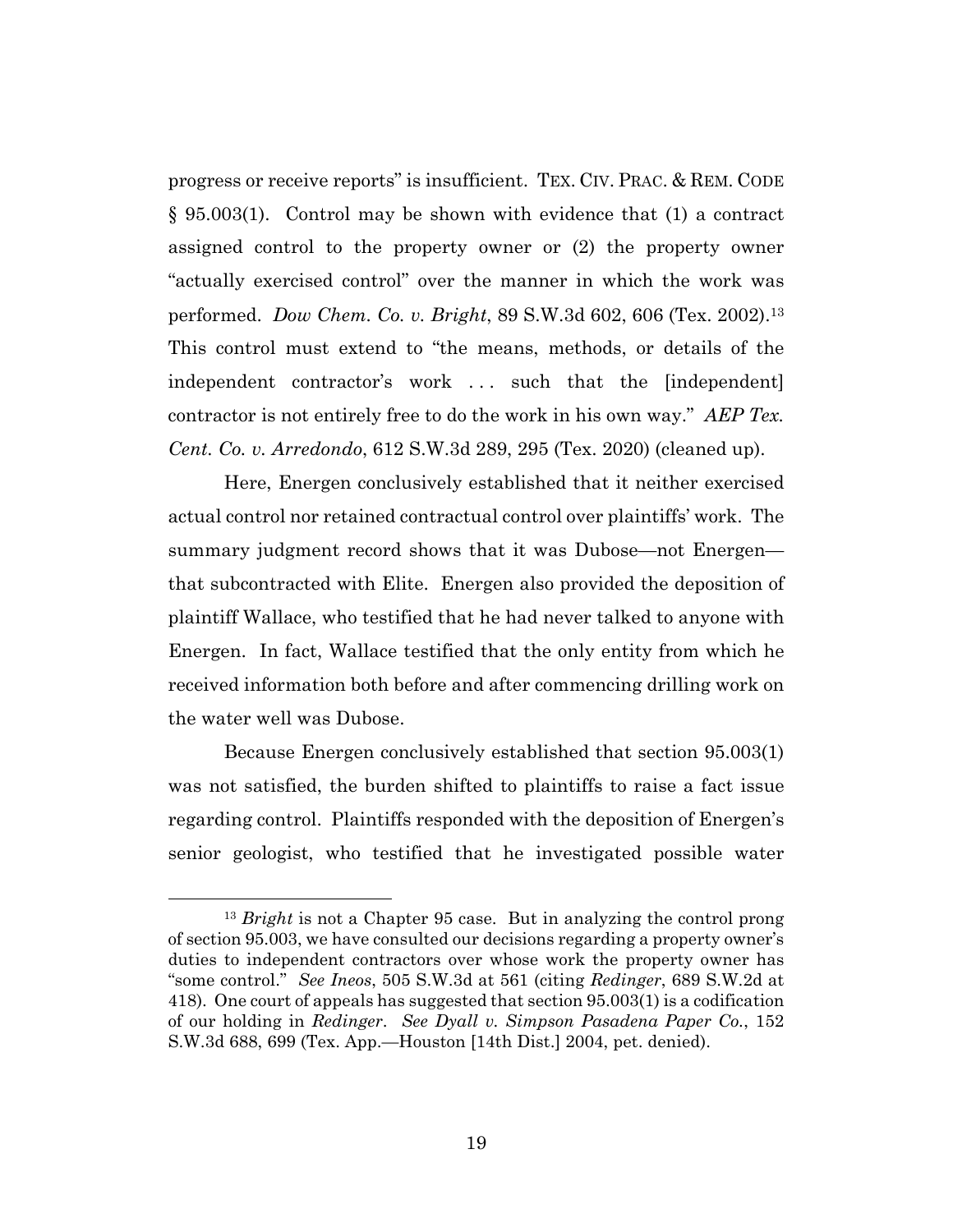sources and recommended to Energen's senior engineer that the water well be drilled deeper. But merely "mak[ing] suggestions or recommendations which need not necessarily be followed, or . . . prescrib[ing] alterations and deviations," does not establish control. *Koch Refin. Co. v. Chapa*, 11 S.W.3d 153, 155 (Tex. 1999) (per curiam) (quoting RESTATEMENT (SECOND) OF TORTS § 414 cmt. c (1965)). Nor does "direct[ing] when and where the work [will be] done." *Arredondo*, 612 S.W.3d at 295. Thus, plaintiffs' evidence does not raise a fact issue regarding control.

We conclude that Energen conclusively established that it neither exercised nor retained control over the manner in which plaintiffs performed their work, and plaintiffs failed to raise a fact issue regarding control. As a result, Energen cannot be held liable under section 95.003.

#### **CONCLUSION**

As we recognized in *Endeavor*, the condition or use of the improvement on which a plaintiff was working need not be the "*only* cause" of that plaintiff's damages for Chapter 95 to apply. 593 S.W.3d at 311. But there must be negligence regarding the improvement's condition or use, and such negligence must be a cause of the plaintiff's damages. Because plaintiffs alleged that Energen's negligence regarding a dangerous condition of the water well caused their damages, their claims are subject to Chapter 95. Energen conclusively established that it lacked the control over plaintiffs' work necessary to hold it liable under section 95.003, and plaintiffs failed to raise a fact issue. We therefore reverse the court of appeals' judgment and reinstate the trial court's take-nothing judgment.